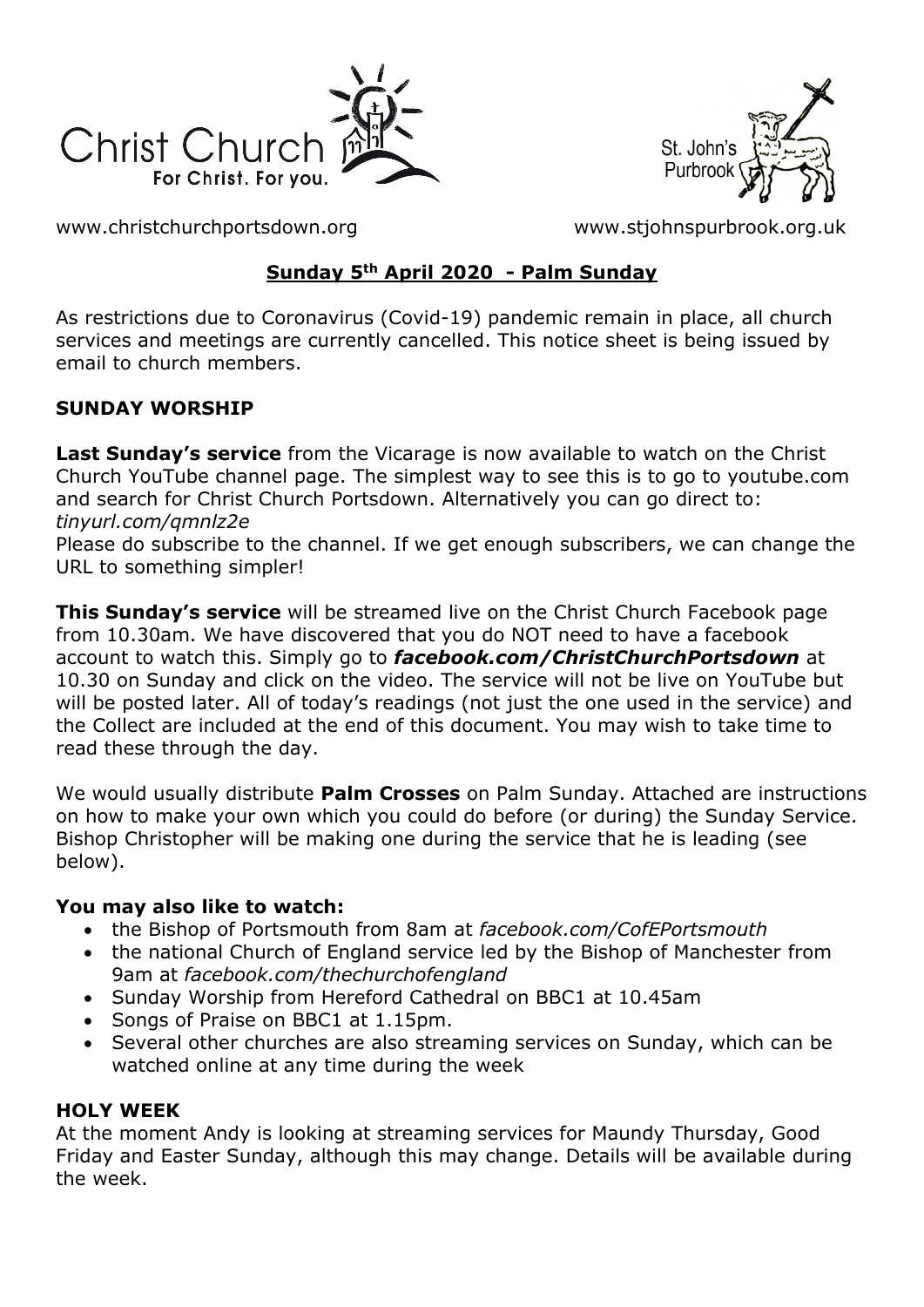#### **MIDWEEK WORSHIP**

Each morning (Tuesday to Saturday) at 8.30am, Andy says Morning Prayer in his study. It is not permitted for you to join him physically, but he invites you to join him spiritually. The words that he uses can be found each day by going to *[www.churchofengland.org/prayer-and-worship/join-us-service-daily-prayer](http://www.churchofengland.org/prayer-and-worship/join-us-service-daily-prayer)* and then clicking on Morning Prayer (Contemporary) on *[today's date].*

**THE FUNERAL of Nancy Pinestone**, a long-standing member of Christ Church will be held on Tuesday 7<sup>th</sup> April at 10am at The Oaks Havant Crematorium. Family only will be able to attend, but when it is possible to do so, we will hold a memorial service at Christ Church.

#### **HOW ARE YOU FEELING?**

This week you should receive a second document entitled 'How do you feel?'. This has been written by Sheila Gill, one of the Deputy Wardens at Christ Church, as a response to living through these unusual times. Do read it.

#### **GIVING**

Both of our churches are experiencing reduced income from cancelled hall bookings and the lack of collections at services. If you usually give in the plate, please do consider switching to Direct Debit or online payment. Do get in touch if you need more details.

#### **CARE AND PRAYER**

Christ Church members should have received a letter about a care and prayer network within Christ Church. If you haven't then do email Emma Evans and ask for it. **Everybody from either church** is still invited to phone the Vicar with requests for prayer or practical support.

#### **CHURCH OFFICE**

The church office is closed. Emma is working from home, so please note her number below if you wish to speak to her.

| <b>CONTACTS</b>      |                                            |
|----------------------|--------------------------------------------|
| <b>Vicar</b>         | <b>Revd Andy Wilson</b> (day off Monday)   |
|                      | vicar@christchurchportsdown.org            |
|                      | purbrookvicar@gmail.com                    |
| <b>Associate</b>     | <b>Revd Laura Cameron</b>                  |
| <b>Minister</b>      | revdlauracameron@gmail.com                 |
| <b>Reader CCP</b>    | <b>Sandra Morgan</b>                       |
| (Lay Minister)       | sandramorgan02@gmail.com                   |
| Churchwarden         | <b>Bill Jeffery</b>                        |
| <b>SJP</b>           | purbrookchurch@gmail.com                   |
| Churchwarden         | <b>Stephen Anderson</b>                    |
| <b>CCP</b>           | stephen.anderson@christchurchportsdown.org |
| <b>Administrator</b> | <b>Emma Evans</b>                          |
|                      | parish.office@christchurchportsdown.org    |
| <b>Hall Manager</b>  | Jacqui Wilson                              |
| <b>CCP</b>           | hall.manager@christchurchportsdown.org     |
| Website              | <b>Matt Doe</b>                            |
|                      | webmaster@christchurchportsdown.org        |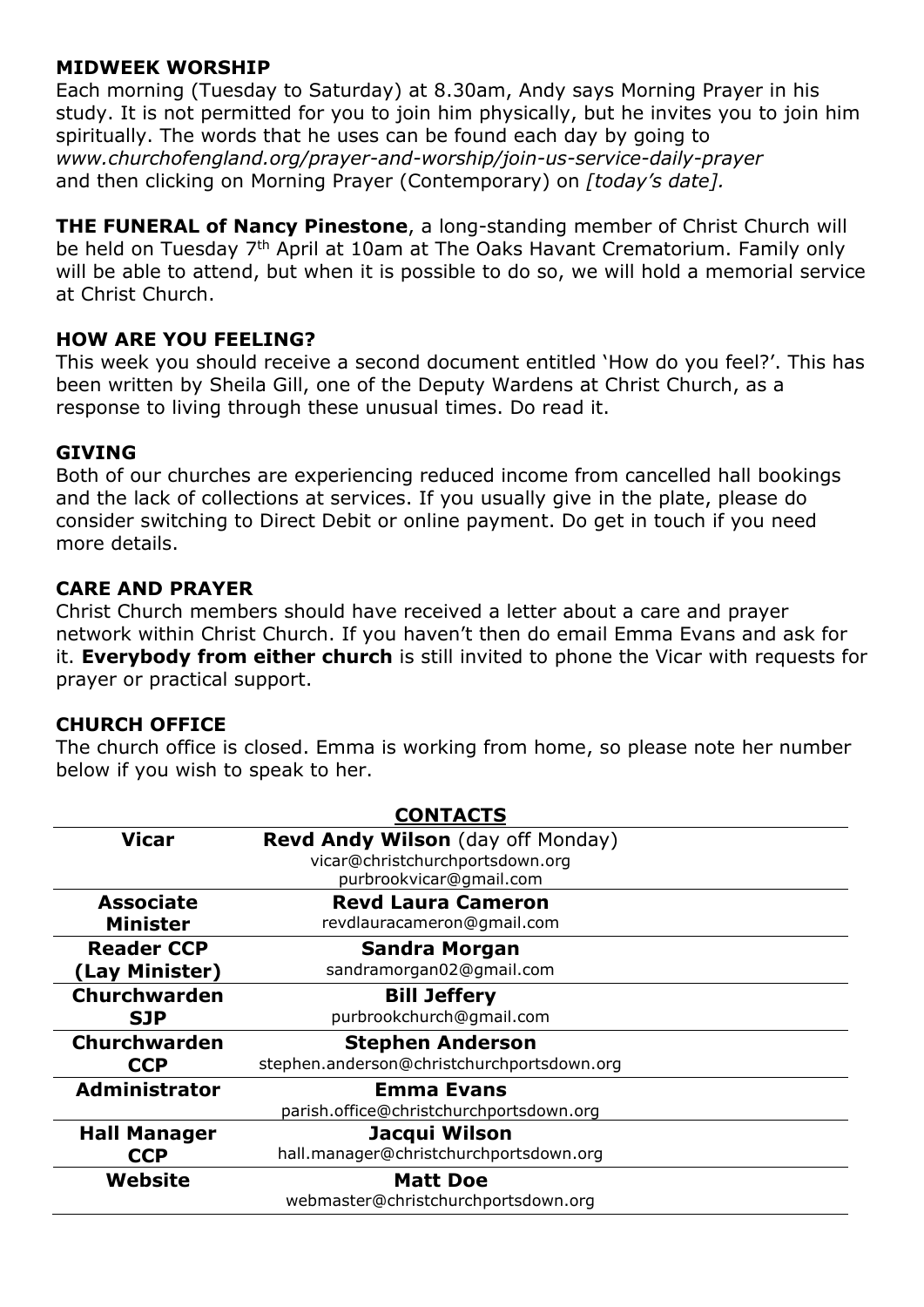# **PALM SUNDAY**

# **Collect**

True and humble king, hailed by the crowd as Messiah: grant us the faith to know you and love you, that we may be found beside you on the way of the cross, which is the path of glory.

### *Amen.*

## **READINGS**

## **OLD TESTAMENT: Isaiah 50:4–9a**

 $4$  The Lord God has given me the tongue of a teacher, that I may know how to sustain the weary with a word. Morning by morning he wakens wakens my ear to listen as those who are taught.  $5$  The Lord God has opened my ear, and I was not rebellious, I did not turn backwards. <sup>6</sup> I gave my back to those who struck me, and my cheeks to those who pulled out the beard; I did not hide my face from insult and spitting.  $<sup>7</sup>$  The Lord God helps me; therefore, I have not been disgraced;</sup> therefore, I have set my face like flint, and I know that I shall not be put to shame; <sup>8</sup> he who vindicates me is near. Who will contend with me? Let us stand up together. Who are my adversaries? Let them confront me. <sup>9</sup> It is the Lord God who helps me; who will declare me guilty? All of them will wear out like a garment; the moth will eat them up.

### **Psalm 31.9–16**

 $9$  Have mercy on me, Lord, for I am in trouble; my eye is consumed with sorrow, my soul and my body also.  $10$  For my life is wasted with grief, and my years with sighing; my strength fails me because of my affliction, and my bones are consumed.  $11$  I have become a reproach to all my enemies and even to my neighbours, an object of dread to my acquaintances; when they see me in the street they flee from me.  $12$  I am forgotten like one that is dead, out of mind; I have become like a broken vessel. <sup>13</sup> For I have heard the whispering of the crowd; fear is on every side; they scheme together against me, and plot to take my life.  $14$  But my trust is in you, O Lord. I have said, 'You are my God. <sup>15</sup> 'My times are in your hand; deliver me from the hand of my enemies, and from those who persecute me. <sup>16</sup> 'Make your face to shine upon your servant and save me for your mercy's sake.'